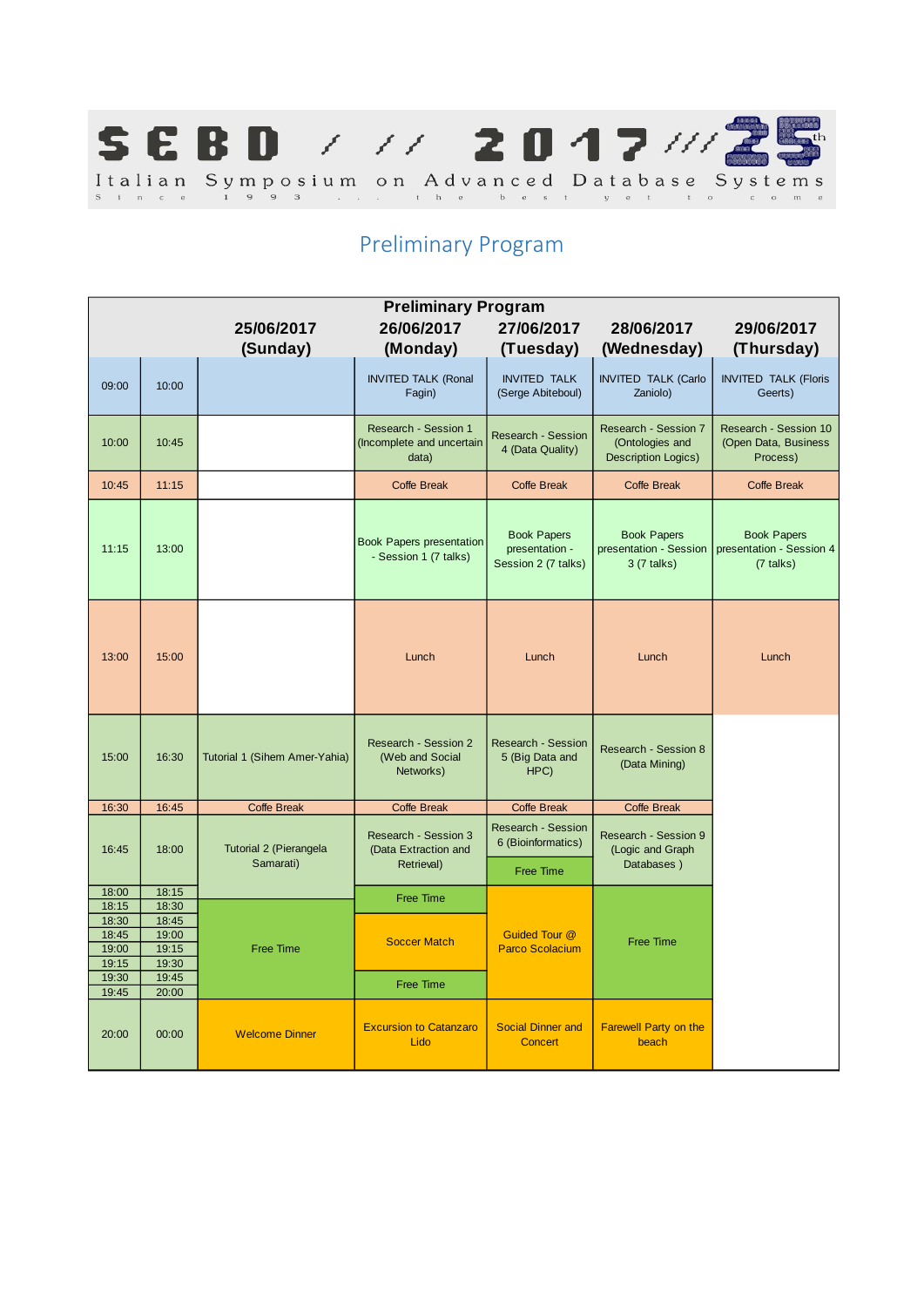#### Research – Session 1 - Incomplete and uncertain data

Chair: Letizia Tanca

- *Approximation Algorithms for Computing Certain Answers over Incomplete Databases*, Sergio Greco, Cristian Molinaro and Irina Trubitsyna
- *Decomposing and pruning primary key violations from large data sets (discussion paper)*, Marco Manna, Francesco Ricca and Giorgio Terracina
- *Interactive Data Repairing: the FALCON Dive*, Enzo Veltri, Donatello Santoro, Giansalvatore Mecca, Paolo Papotti, Jian He, Gouliang Li and Nan Tang

## Research – Session 2 – Web and Social Networks

Chair: Ilaria Bartolini

- *A Model for Handling Multiple Social Networks and its Implementation,* Francesco Buccafurri, Gianluca Lax, Serena Nicolazzo and Antonino Nocera
- *Exposing the Deep Web in the Linked Data Cloud,* Andrea Calì, Giuseppe De Santis, Tommaso Di Noia and Nicola Mincuzzi
- *Googling the Deep Web (Extended abstract),* Andrea Calì, Davide Martinenghi and Riccardo Torlone
- *An Influence Maximization based approach to the Engagement of Silent Users in Online Social Networks,* Roberto Interdonato, Chiara Pulice and Andrea Tagarelli
- *A Social Network Analysis based approach to deriving knowledge about research scenarios in a set of countries,* Paolo Lo Giudice, Paolo Russo and Domenico Ursino
- *Ensuring the Integrity of Wikipedia: A Data Science Approach,* Francesca Spezzano

#### Research – Session 3 - Data Extraction and Retrieval

Chair: Giansalvatore Mecca

- *Knowledge-based access to art collections: the KIRA system,* Flora Amato, Vincenzo Moscato, Antonio Picariello and Giancarlo Sperlì
- In Codice Ratio: Scalable Transcription of Historical Handwritten Documents, Serena Ammirati, Donatella Firmani, Marco Maiorino, Paolo Merialdo, Elena Nieddu and Andrea Rossi
- *Keyword-based access to relational data: To reproduce, or to not reproduce?,* Alex Badan, Luca Benvegnù, Matteo Biasetton, Giovanni Bonato, Alessandro Brighente, Stefano Marchesin, Alberto Minetto, Leonardo Pellegrina, Alberto Purpura, Riccardo Simionato, Matteo Tessarotto, Andrea Tonon and Nicola Ferro
- *Collective Intelligence support for data service exploration and retrieval, Devis Bianchini, Valeria De* Antonellis and Michele Melchiori
- **•** Effects of Semantic Analysis on Named-Entity Recognition with Conditional Random Fields, Antonio Circiello, Andrea Cappelli, Sonia Bergamaschi and Marco Varone

## Research – Session 4 - Data Quality

Chair: Francesco Buccafurri

- *Labour Market Intelligence for Supporting Decision Making,* Roberto Boselli, Mirko Cesarini, Fabio Mercorio and Mario Mezzanzanica
- *Tell the student: evidence-based advantages of prerequisites,* Marco Cameranesi, Claudia Diamantini, Laura Genga and Domenico Potena
- Exploting multiple heterogeneous data sets for improving geotagging quality, Laura Di Rocco, Roberto Marzocchi, Tiziano Cosso, Barbara Catania and Giovanna Guerrini

#### Research – Session 5 - Big Data and HPC

Chair: Riccardo Torlone

Comparing Performances of Big Data Stream Processing Platforms with RAM3S, Ilaria Bartolini and Marco Patella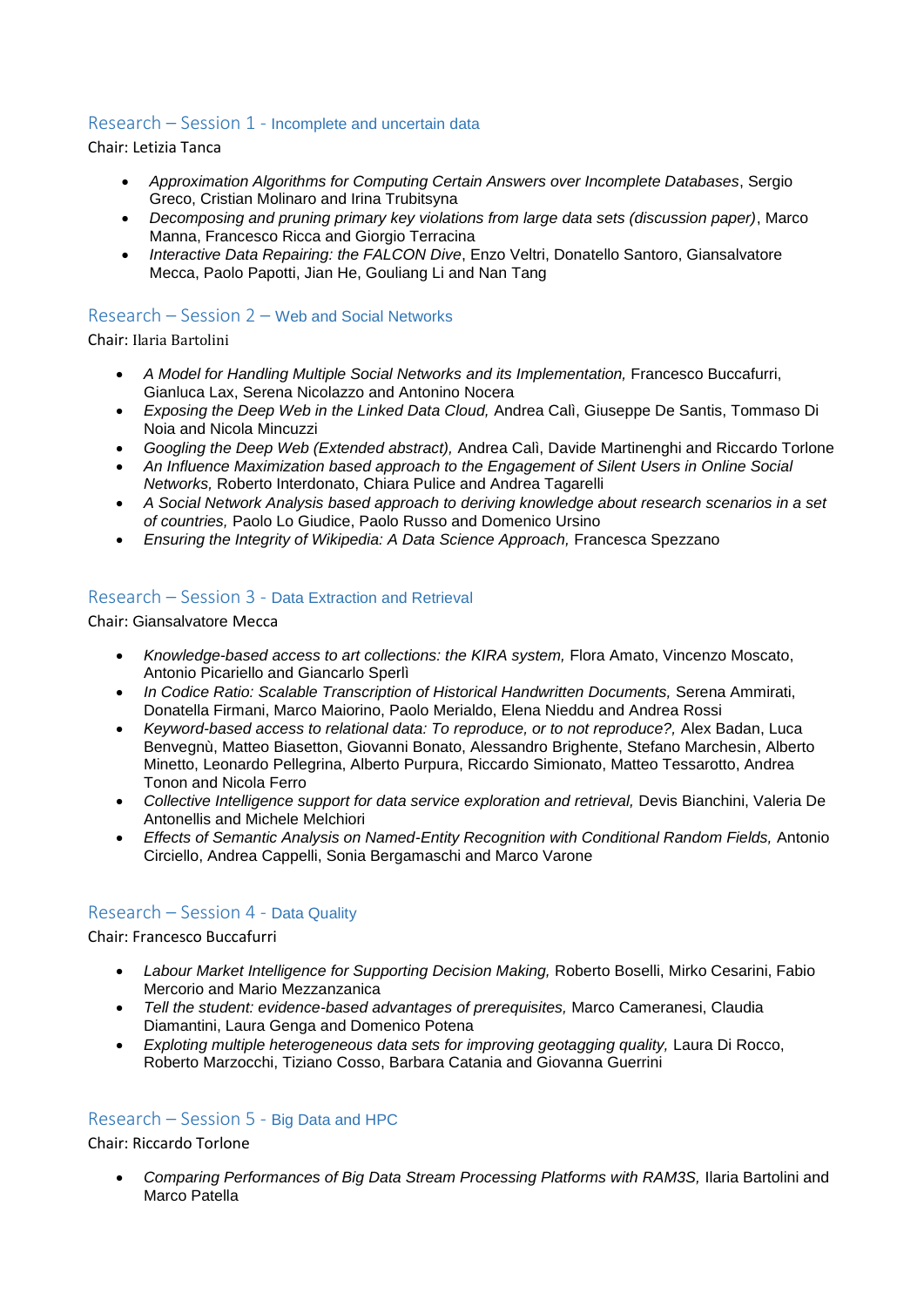- *Efficient High Performance Computing by user networks,* Nunziato Cassavia, Sergio Flesca, Michele Ianni, Elio Masciari, Giuseppe Papuzzo and Chiara Pulice
- *Effectively and Efficiently Supporting Grid and Cloud Integration via a DBMS-based Framework,*  Alfredo Cuzzocrea, Osvaldo Gervasi, Mirko Mariotti, Flavio Vella and Alessandro Costantini
- *Schema Profiling of Document Stores,* Enrico Gallinucci, Matteo Golfarelli and Stefano Rizzi
- *Trusted Volunteer Computing,* Michele Ianni and Elio Masciari
- *A cloud based framework for Emergency Management: experiences in Calabria Region,* Giuseppe Tradigo, Rocco Picarelli, Luciano Caroprese, Paolo Cappadone, Ester Zumpano, Andrea Tagarelli, Angelo Furfaro, Carlo Tansi, Pierangelo Veltri and Pietro Hiram Guzzi

## Research – Session 6 - Bioinformatics

Chair: Davide Martinenghi

- eMiRo: an ontology-based system for clinical data integration and analysis, Pietro Cinaglia, Pierangelo Veltri and Mario Cannataro
- **•** A Novel Algorithm for Local Alignment of Protein Interaction Networks: MODULA, Pietro Hiram Guzzi, Pierangelo Veltri, Swarup Roy and Jugal Kalita
- *Usage of network analysis to investigate Periodic Sharp Wave Complexes in EEGs of patients with sporadic CJD,* Paolo Lo Giudice, Nadia Mammone, Francesco Carlo Morabito, Domenico Ursino, Umberto Aguglia, Vittoria Cianci, Edoardo Ferlazzo and Sara Gasparini

## Research – Session 7 - Ontologies and Description Logics

Chair: Francesco Scarcello

- *A Decidable Very Expressive n-ary Description Logic for Database Applications (extended abstract),*  Alessandro Artale, Enrico Franconi, Rafael Peñaloza and Francesco Sportelli
- *Querying OWL 2 QL ontologies under the SPARQL Metamodeling Semantics Entailment Regime,*  Gianluca Cima, Giuseppe De Giacomo, Maurizio Lenzerini and Antonella Poggi
- *Handling Updates in Ontology-based Data Access,* Giuseppe De Giacomo, Domenico Lembo, Xavier Oriol, Domenico Fabio Savo, Ernest Teniente.

# Research – Session 8 – Data Mining

Chair: Annalisa Appice

- *TourMiner: Effective and Efficient Clustering Big Mobile Social Data for Supporting Advanced Analytics Tools,* Gloria Bordogna, Alfredo Cuzzocrea, Luca Frigerio, Giuseppe Psaila and Danilo Amendola
- A genetic algorithm to discover relaxed functional dependencies from data, Loredana Caruccio, Vincenzo Deufemia and Giuseppe Polese
- Prompting the data transformation activities for cluster analysis on collections of documents, Tania Cerquitelli, Evelina Di Corso, Francesco Ventura and Silvia Chiusano
- *Forecasting via Distributed Density-Based Clustering,* Roberto Corizzo, Gianvito Pio, Michelangelo Ceci and Donato Malerba
- *How Planning Techniques Can Help Process Mining: The Conformance-Checking Case,*  Massimiliano de Leoni and Andrea Marrella
- *The Projective Clustering Ensemble Problem for Advanced Data Clustering,* Carlotta Domeniconi, Francesco Gullo and Andrea Tagarelli

## Research – Session 9 - Logic and Graph Databases

Chair: Antonella Poggi

- *Querying finite or arbitrary models? No matter! Existential rules may rely on both once again (discussion paper),* Giovanni Amendola, Nicola Leone and Marco Manna
- *A compiler for stratified Datalog programs: preliminary results,* Bernardo Cuteri and Francesco Ricca
- *A Model for Fine-Grained Data Citation,* Susan Davidson, Daniel Deutch, Tova Milo and Gianmaria Silvello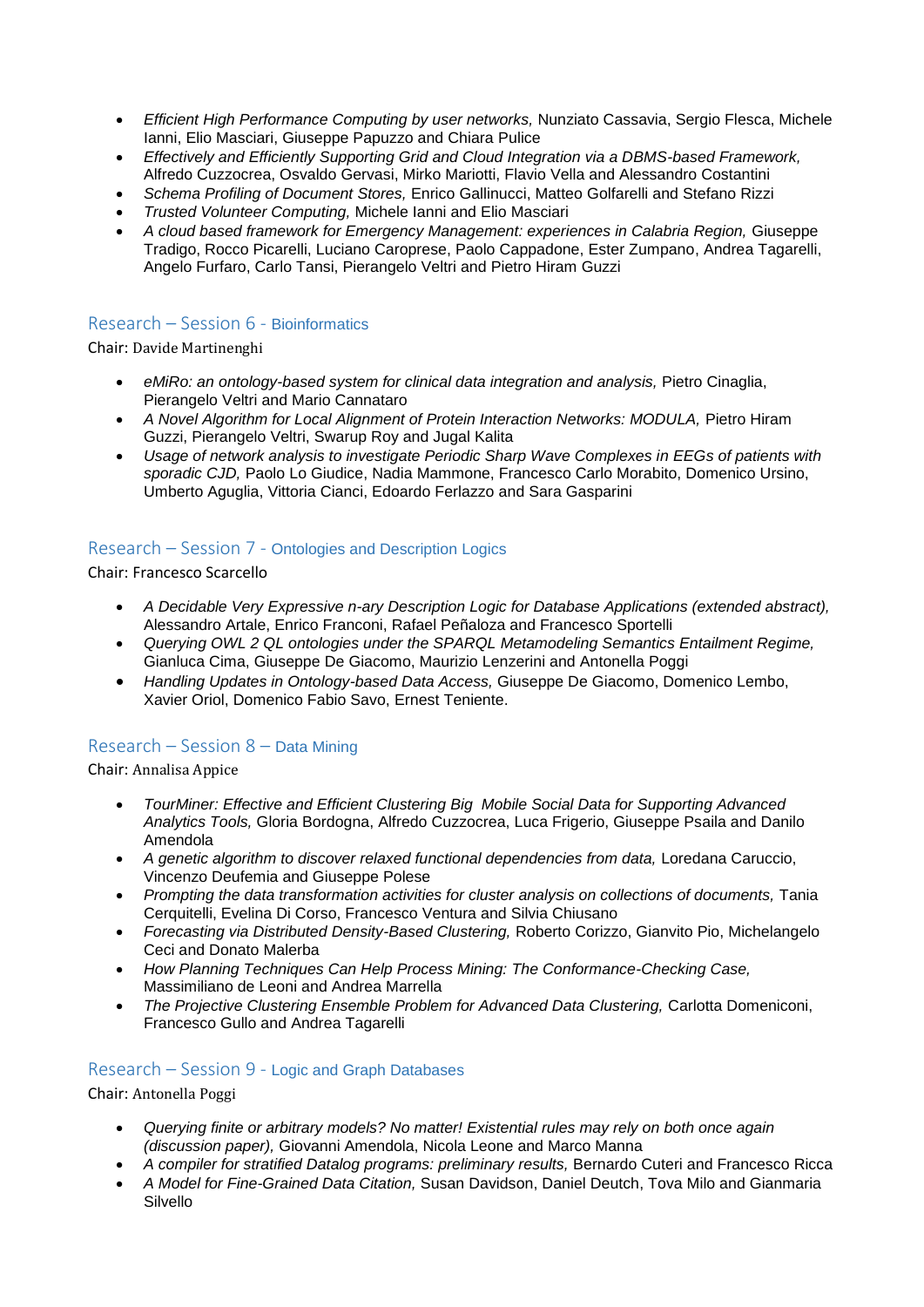- *Exploiting Recurrent Retrieval Needs in Querying Heterogeneous and Dynamic Graph Dataspaces,*  Francesco De Fino, Barbara Catania and Giovanna Guerrini
- *Structural Characterization of Graph Navigational Languages,* Valeria Fionda and Giuseppe Pirrò

## Research – Session 10 - Open Data, Business Process

Chair: Filippo Furfaro

- *Process Conformance Checking by Relaxing Data Dependencies,* Montserrat Estañol, Mirjana Mazuran, Xavier Oriol, Letizia Tanca and Ernest Teniente
- **A WSLA-Extension Supporting Service and Contract Composition Modelling, Antonella Longo,** Marco Zappatore, Mario Bochicchio, Lucia Vaira and Alfredo Cuzzocrea
- *Chatbots as a Novel Access Method for Government Open Data,* Simone Porreca, Francesco Leotta, Massimo Mecella and Tiziana Catarci

## Book Chapters – Session 1

Chair: Bergamaschi Sonia

- *The Visual Side of the Data .* Marco Angelini, Tiziana Catarci, Massimo Mecella and Giuseppe Santucci
- *Digital Libraries: From Digital Resources to Challenges in Scientific Data Sharing and Re-Use.*  Maristella Agosti, Nicola Ferro and Gianmaria Silvello
- *From Data Integration to Big Data Integration .* Sonia Bergamaschi, Domenico Beneventano, Federica Mandreoli, Riccardo Martoglia, Francesco Guerra, Mirko Orsini, Laura Po, Maurizio Vincini, Giovanni Simonini, Song Zhu, Luca Gagliardelli and Luca Magnotta
- *Matching Techniques for Data Integration and Exploration: From Databases to Big Data.* Silvana Castano, Alfio Ferrara and Stefano Montanelli
- *25+ Years of Query Processing - From a Single, Stored Data Set to Big Data (and Beyond).* Barbara Catania and Giovanna Guerrini
- *From Star Schemas to Big Data: 20+ Years of Data Warehouse Research.*  M. Golfarelli and S. Rizzi
- *A Short Account of Techniques for Assisting Users in Mastering Big Data.* Davide Martinenghi, Elisa Quintarelli, Fabio A. Schreiber and Letizia Tanca

# Book Chapters – Session 2

Chair: Fabio Schreiber

- *Big Data Security and Privacy.* Elisa Bertino and Elena Ferrari
- *Not Only Databases: Social Data and Cybersecurity Perspective . Francesco Buccafurri, Gianluca* Lax, Serena Nicolazzo and Antonino Nocera
- *Confidentiality Protection in Large Databases.* Sabrina De Capitani di Vimercati, Sara Foresti, Giovanni Livraga, Stefano Paraboschi and Pierangela Samarati
- *Database Community and Health Related Data: Experiences Through the Last Decade. Pietro H.* Guzzi, Giuseppe Tradigo and Pierangelo Veltri
- *From Rome to Milan, from Appennines to Alps, from Data to Big Data . Carlo Batini*
- *How Data Mining and Machine Learning Evolved from Relational Data Base to Data Science.* G. Amato, L. Candela, D. Castelli, A. Esuli, F. Falchi, C. Gennaro, F. Giannotti, A. Monreale, M. Nanni, P. Pagano, L. Pappalardo, D. Pedreschi, F. Pratesi, F. Rabitti, S. Rinzivillo, G. Rossetti, S. Ruggieri, F. Sebastiani and M. Tesconi
- *Data Mining in Databases: Languages and Indices.* Elena Baralis, Tania Cerquitelli, Silvia Chiusano and Rosa Meo

## Book Chapters – Session 3

Chair: Maurizio Lenzerini

- A Tour from Regularities to Exceptions . Fabrizio Angiulli, Fabio Fassetti, Luigi Palopoli and Domenico Ursino
- *Relational Data Mining in the Era of Big Data.* Annalisa Appice, Michelangelo Ceci and Donato Malerba